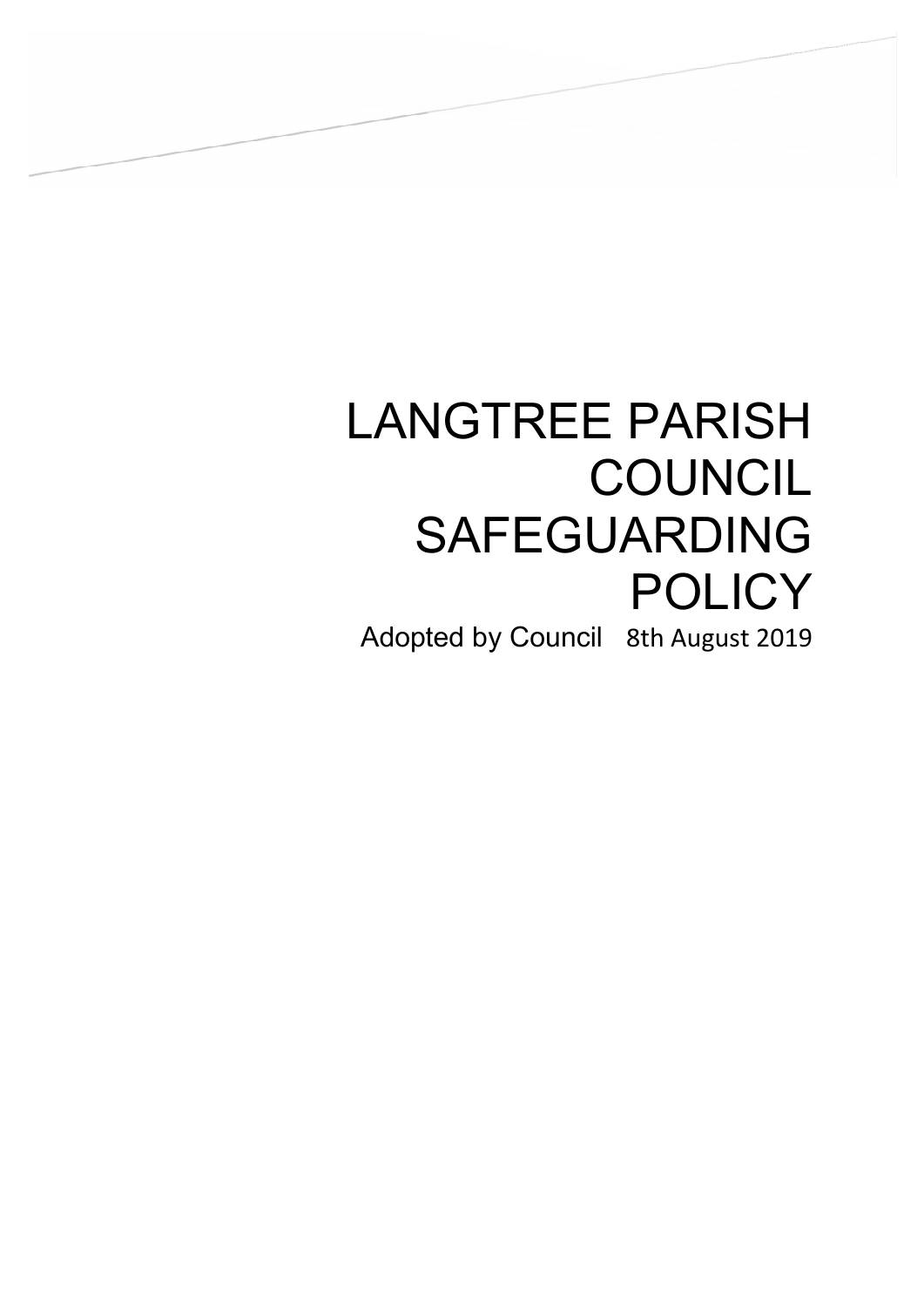# Policy Statement

In the interests of child protection and the welfare and protection of vulnerable adults, the Parish Council is committed to ensuring that children and vulnerable adults are protected and kept safe from harm whilst they are engaged in any activity associated with the Parish Council.

# Policy Objective:

- To ensure that where possible all facilities and activities offered by the Parish Council are designed and maintained to limit risk to children and vulnerable adults.
- To promote the general welfare, health and development of children by being aware of child protection issues and to be able to respond where appropriate as a local government organisation.
- To develop procedures in recording and responding to accidents and complaints and to alleged or suspected incidents of abuse and neglect.

As the Parish Council does not directly provide care of supervision services to children and vulnerable adults, it expects all children and vulnerable adults using its facilities to do so with the consent and the necessary supervision of a parent, carer or other responsible adult.

#### Aims

The aim of this policy document is to guide members of the Parish Council and any co-opted members of Committees should any child protection issue or any issues with vulnerable adults arise during their work.

## Responsibilities & Procedures

- 1. The Clerk has been designated as Safeguarding Officer and the responsibilities will include:
	- Ensuring that participants are appropriately briefed before any Parish Council organised event with children or vulnerable people;
	- Ensuring that members are aware of the risk they may face in certain circumstances whilst carrying out their duties;
	- Ensuring, that whilst Council members are unlikely to be involved with children during the performance of their duties they are mindful of the risk they face;
	- Ensuring that before any volunteers or paid members of staff are recruited to work with children and vulnerable persons they are interviewed and two references taken up;
	- Decisions on whether any person should be DBS checked will be made by the Council, or the Clerk after consultation with the Chairman, following a risk assessment.
	- All new Councillors are to be provided with a copy of the Safeguarding Policy and are required to acknowledge they will abide by it.
- 2. Councillors will adhere to the 'List of Recommended Behaviour' namely:
	- A minimum of two adults present when supervising children.
	- Not to play physical contact games.
	- Adults to wear appropriate clothing at all times.
	- Ensure that accidents are recorded in an accident book.
	- Never do anything of a personal nature for a young person.
	- Keep records in an incident book of any allegations a young person may make to any committee member or volunteer.
- 3. If there is a child abuse incident it should be reported to the Safeguarding Officer who will be responsible for ensuring the matter is handled in accordance with the Local Safeguarding Children Board procedures and also referred to the Council for further action as appropriate and future risk assessment.